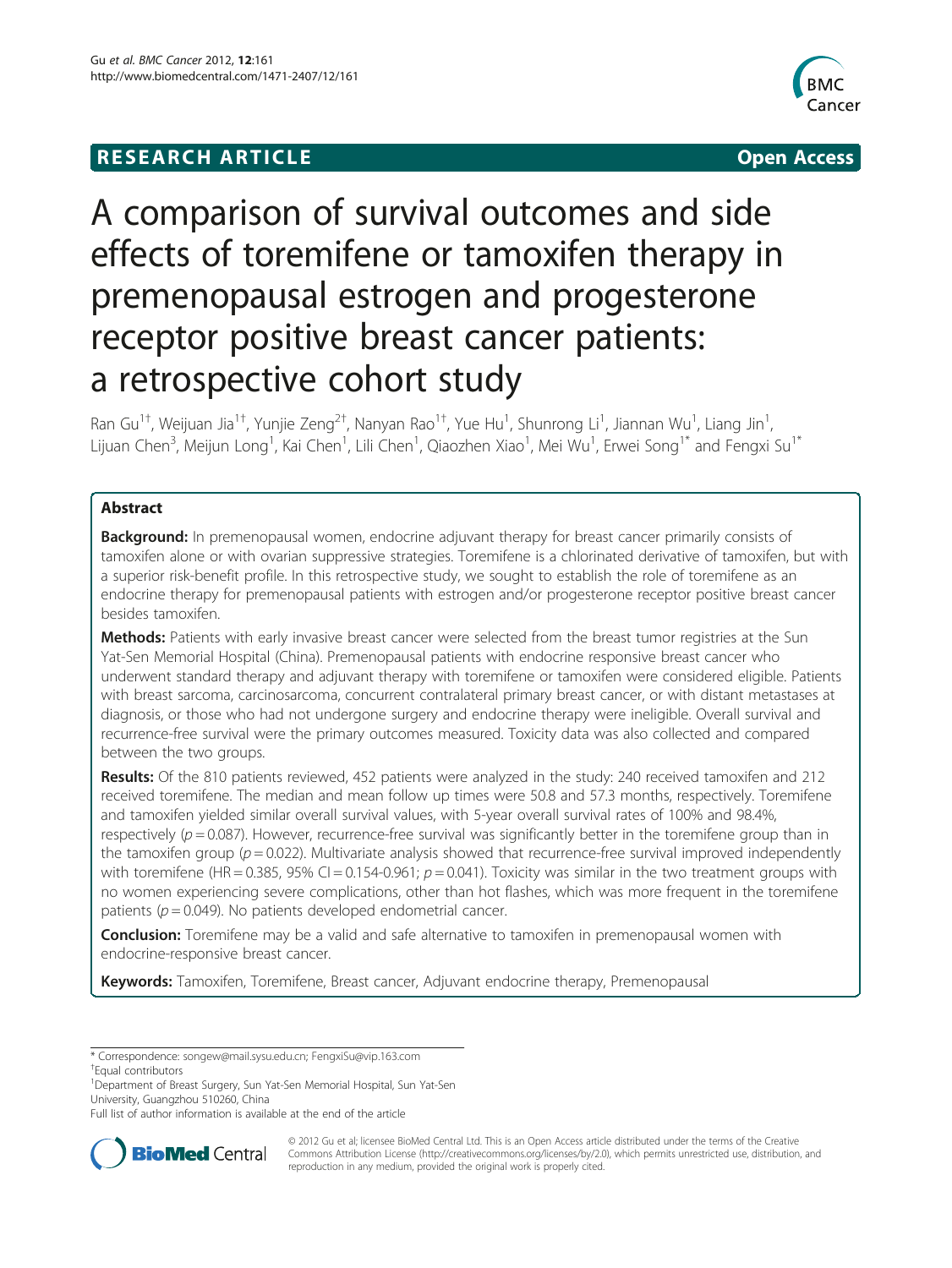#### Background

The optimal adjuvant therapy for premenopausal women with hormone-responsive breast cancer still remains unclear despite the many clinical trials over the past 60 years that have attempted to address this issue. Historically, tamoxifen has been overlooked for the treatment of breast cancer in premenopausal women, due to the false belief that it is ineffective in this patient group. Indeed, it was not until 1995 that the Early Breast Cancer Trialists' Collaborative Group review unequivocally rejected this misconception by demonstrating its efficacy in lowering the rate of recurrence and mortality in premenopausal women with HR-positive breast cancer [[1\]](#page-8-0). In recent years, the impact of endocrine therapies – primarily consisting of tamoxifen and ovarian suppression strategies – as an adjuvant treatment for premenopausal patients with early breast cancer is well established. Moreover, the expert panel of the 2009 St Gallen Conference accepted tamoxifen (or tamoxifen plus ovarian suppression) as the gold standard in endocrine therapy for this group [[2](#page-8-0)].

Although there is mounting evidence to show that tamoxifen has the potential to serve as adjuvant endocrine therapy for women of all ages with breast cancer, questions on the long-term safety of tamoxifen have been raised, due to the adverse event associated with this therapy, including the increased risk of secondary endometrial cancers, the formation of pulmonary embolism, deep vein thrombosis and stroke [[3-7](#page-8-0)]. More rarely, hepatotoxicity, ocular problems and an increased risk of colorectal cancer have also been reported [[8-16\]](#page-8-0).

Recently, several alternative hormonal adjuvant therapies for the treatment of breast cancer have become available. Of these, toremifene is a synthetic analogue of tamoxifen and, like tamoxifen, acts on the estrogen receptor. Although, the clinical efficacy of toremifene and tamoxifen are comparable, both as palliative and postmenopausal adjuvant therapies [[17-23](#page-8-0)], toremifene and tamoxifen are metabolized differently, due to a single side chain chloride ion, leading to a more favorable toxicity profile [\[24](#page-8-0)-[27\]](#page-9-0). Data on secondary endometrial cancer showed that the incidence of this cancer was lower with toremifene than tamoxifen, prompting speculation that toremifene may unmask existing endometrial tumors rather than induce new events. Further, the risk of stroke, pulmonary embolism, and cataract may be lower with toremifene than with tamoxifen. Other evidence suggests that the beneficial estrogen agonist effects of toremifene, including changes in bone mineral density and lipid profiles, were equivalent to those of tamoxifen [[28](#page-9-0)].

A prospective study using MRI demonstrated that uterine changes associated with adjuvant drugs for breast cancer occur exclusively in postmenopausal patients receiving selective estrogen receptor modulators [[29\]](#page-9-0); however, those studies mostly focused on postmenopausal patients. For premenopausal women receiving tamoxifen, menopausal symptoms seemed to be a significant concern, although the side effects of tamoxifen alone were milder, with the exception of vaginal discharge [[30\]](#page-9-0). Thus, the gynecological side-effects of endocrine therapy differ according to menstrual status. This may be related to the action of tamoxifen on the human endometrium in postmenopausal women, where it has simple estrogenic effects including hyperplasia, whereas in premenopausal women it is linked with endometrial cystic atrophy. Moreover, postmenopausal patients treated with tamoxifen may develop endometriosis, adenomyosis and leiomyomata. Tamoxifen also disrupts the menstrual cycle and increases the incidence of ovarian cysts in premenopausal breast cancer patients while in postmenopausal patients it induces ovarian cystic tumors and endometriomas [[31,32](#page-9-0)]. In addition, tamoxifen causes a decrease in bone mineral density in premenopausal women [\[33,34\]](#page-9-0). However, in postmenopausal women, only a mild bone-sparing effect during breast cancer therapy has been reported, suggesting that in these women, anti-estrogens may act as estrogen agonists in the bone [[35,36\]](#page-9-0). Taken together, such findings prompt the question: as an adjuvant endocrine therapy for premenopausal breast cancer patients, is toremifene superior to tamoxifen?

The use of toremifene as an adjuvant endocrine therapy for premenopausal patients with breast cancer is rarely reported. Although one can point to a study on 632 patients aged under 50 receiving toremifene as an adjuvant therapy, this report was aimed at tamoxifen therapy in very young breast cancer patients, and it did not compare the different effects of toremifene and tamoxifen, and did not evaluate the duration of treatment [[37\]](#page-9-0). In view of these limitations, the purpose of this study was to compare these SERMs in premenopausal estrogen or progesterone receptor positive women and planned to perform a safety analysis, using a retrospective and cohort clinical study.

#### Methods

#### Patients

Patients with early invasive breast cancer who were treated between January 1998 and June 2009, were selected by searching breast tumor registries at the Sun Yat-Sen Memorial Hospital. Premenopausal patients with endocrine responsive breast cancer who underwent standard therapy and adjuvant TAM/TOR for 5 years were eligible for inclusion in our study. Their premenopausal status was confirmed by measuring E2 and FSH levels before surgery (in accordance with the menopausal criterion of the 2010 National Comprehensive Cancer Network). Patients were excluded if they had breast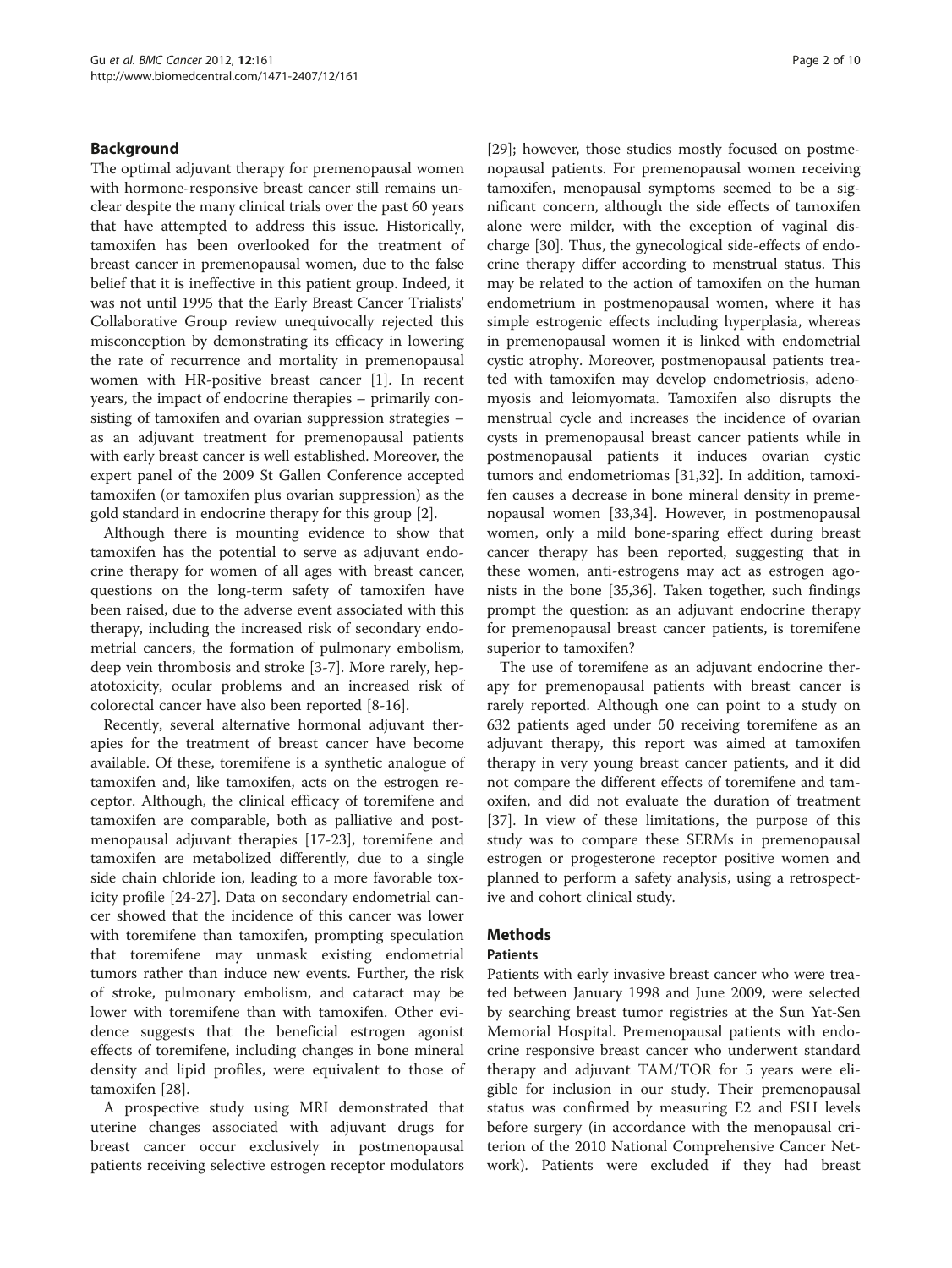sarcoma, carcinosarcoma, or concurrent contralateral primary breast cancer, had distant metastasis at diagnosis, or had not undergone surgery in combination with endocrine therapy.

#### Procedures

In our study, all patients had unifocal, stage I–III invasive breast cancer and had received local control in the form of modified radical mastectomy (plus radiotherapy if more than 3 lymph nodes were involved) and breastconserving surgery followed by radiotherapy. Chemotherapy and antiestrogen therapy were administered in accordance with 2005 St Gallen treatment guidelines (Table 1 and Table [2](#page-3-0)). Patients at an intermediate or high risk of recurrence received six to eight cycles of chemotherapy at 21-day intervals using one of the following regimens: cyclophosphamide 500 mg/m<sup>2</sup>, methotrexate 50 mg/m<sup>2</sup>, 5-fluorouracil 500 mg/m<sup>2</sup> (CMF), epirubicin 90 mg/m $^2$ , docetaxel 75 mg/m $^2$  or paclitaxel 175 mg/m<sup>2</sup> (ET); 5-fluorouracil 500 mg/m<sup>2</sup>, epirubicin 90 mg/m<sup>2</sup>, cyclophosphamide 500 mg/m<sup>2</sup> (FEC); docetaxel 75 mg/m<sup>2</sup> or paclitaxel 175 mg/m<sup>2</sup>, cyclophosphamide 500 mg/m<sup>2</sup> (TC). In our department, antiestrogen therapy was offered following chemotherapy for all patients with endocrine responsive tumors regardless of their risk category, whereby endocrine responsiveness was defined as the presence of a ER and/or PR positive status regardless expression level [\[38\]](#page-9-0). Past research has

Table 1 Definition of risk categories for breast cancer patients who had undergone surgery, according to the 2005 St. Gallen guidelines

| <b>Risk Category</b> | <b>Patient Features</b>                                      |
|----------------------|--------------------------------------------------------------|
| Low risk             | Node negative AND all of the following features:             |
|                      | pT ≤2 cm,                                                    |
|                      | Grade 1.                                                     |
|                      | Absence of peritumoral vascular invasion,                    |
|                      | HER2/neu gene neither overexpressed nor amplified,           |
|                      | Age $\geq$ 35 years                                          |
| Intermediate risk    | Node negative AND at least one of the<br>following features: |
|                      | pT >2 cm,                                                    |
|                      | Grade 2–3.                                                   |
|                      | Presence of peritumoral vascular invasion,                   |
|                      | HER2/neu gene overexpressed or amplified,                    |
|                      | Age <35 years                                                |
|                      | Node positive (1-3 involved nodes) AND                       |
|                      | HER2/neu gene neither overexpressed nor amplified            |
| High risk            | Node positive (1-3 involved nodes) AND                       |
|                      | HER2/neu gene overexpressed or amplified                     |
|                      | Node positive (4 or more involved nodes)                     |

shown that daily toremifene (60 mg) is as effective as daily tamoxifen (20 mg) in the treatment of postmenopausal hormone-dependent breast cancer, hence in our study, 20 mg of tamoxifen and 60 mg of toremifene were given daily, orally, for 5 years [[39](#page-9-0)]. Besides those listed above, no other concomitant therapy was used, except for medication for conditions unrelated to the breast cancer. One doctor prescribed patients tamoxifen routinely, and another doctor toremifene.

The primary outcome measured was overall survival, defined as the time from surgery to death from any cause. The secondary endpoint was recurrence-free survival, which was defined as the time from surgery to first evidence of recurrent disease (consisting of local recurrence and distant metastasis) or death from breast cancer. Patients known to be alive without recurrent disease or lost to follow-up at the time of analysis were screened at the time of their last follow-up.

The study was also designed to collect data on the toxicity of the endocrine therapy. In this context, the patients were interviewed over the telephone or asked to fill out a questionnaire. At each visit, data was collected on the following: nausea, presence of hot flashes, sweating, vaginal bleeding, vaginal dryness, leukorrhea, diarrhea, changes in mood or depression, the presence of skin rashes or itching, and whether the patient had experienced any symptoms or history of arterial or venous thromboses. The results of other tests including ultrasound/CT and blood test results were also collected by searching the patients' medical records. Follow-up was performed until Feb 2011 and included: breast–abdomen ultrasound, chest X-ray every 3 months within the first 2 years after surgery, breast–abdomen–transvaginal ultrasound, and chest X-ray every 6 months within 3–5 years. Yearly mammograms, breast MR (if necessary), bone scans, chest-abdomen CT and brain MR were also performed, as was the evaluation of a number of biochemical and histological markers.

#### Ethics

The study was conducted in accordance with the current revision of the Declaration of Helsinki of the World Medical Assembly, and in conformity with regulations concerning clinical trials issued by medical authority at the Sun Yat-Sen Memorial Hospital (No. 2,2010). The study protocol and all relevant amendments were reviewed and approved by Ethics Committees of the Sun Yat-Sen Memorial Hospital.

#### Statistical methods

Statistical analyses were performed using SPSS 13.0 for Windows (SPSS Inc., Chicago IL,USA). Correlation was assessed using a  $\chi^2$  test and survival rates were estimated using a Kaplan–Meier test. A log-rank test was used to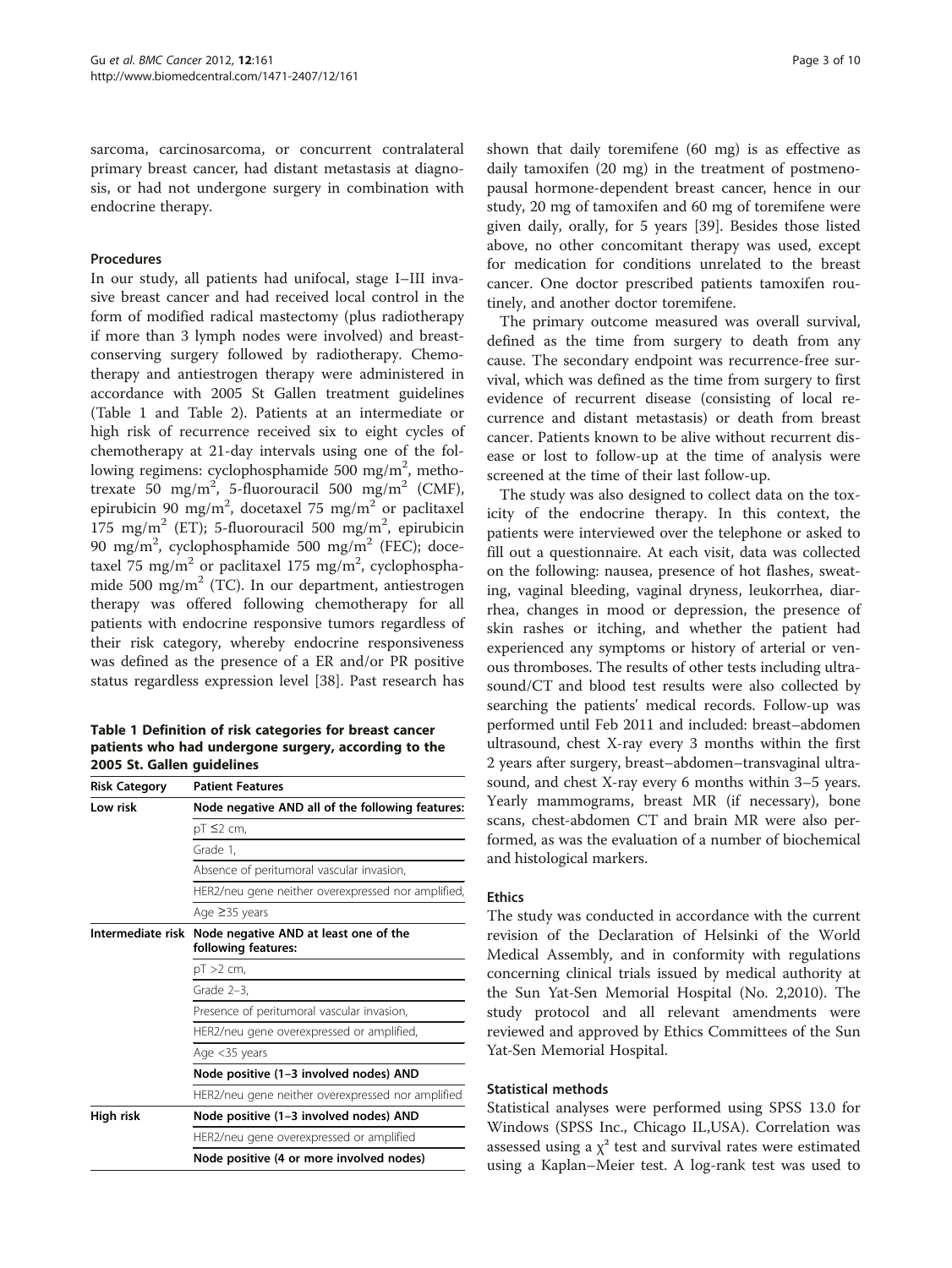| <b>Risk Category</b> | <b>Endocrine responsive</b> | Endocrine response uncertain | <b>Endocrine nonresponsive</b> |
|----------------------|-----------------------------|------------------------------|--------------------------------|
| Low risk             | ET or Nil                   | ET or Nil                    | Not applicable                 |
| Intermediate risk    | ET alone, or                | $CT \rightarrow ET$          | L.                             |
|                      | $CT \rightarrow ET$         | $(CT + ET)$                  |                                |
|                      | $(CT + ET)$                 |                              |                                |
| High risk            | $CT \rightarrow ET$         | $CT \rightarrow ET$          | CT                             |
|                      | $(CT + ET)$                 | $(CT + ET)$                  |                                |

<span id="page-3-0"></span>Table 2 Differences between treatment modalities as per the 2005 St. Gallen guidelines

Abbreviations: ET, endocrine therapy; Nil, no adjuvant systemic therapy; CT, chemotherapy.

compare survival curves and cox regression analysis was used to balance the risk factors for prognosis between groups. The prognostic factors included in the multivariate analysis model were: patient age, tumor size, lymph node status, histological grade, Her-2 status, chemotherapy, type of adjuvant endocrine therapy drug, and local control. A  $p$  value of less than 0.05 was considered to be significant.

#### Results

Patients in our study all presented with self-detected breast cancer. Figure 1 shows the number of patients assessed at every stage in the study. A total of 810 patients with breast cancer were reviewed, of whom 452 were eligible for inclusion in the study. The median follow up time was 50.8 months, the mean follow up time was 57.3 months (range: 17.3 - 209 months, SD 29.5 months). The clinical and pathological characteristics of eligible patients are shown in Table [3](#page-4-0). The median age of the group was 43 years (IQR 38.0 - 46.8), and

mean age was  $41.8 \pm 5.9$  years. No significant difference in the distribution of these variables was noted, except for the type of local control. Similarly, no significant difference was observed between the two treatment groups of patients who died of breast cancer ( $p = 0.138$ ).

Cox regression analysis for all patients included in the study showed that recurrence-free survival in the toremifene group was significantly longer than in the tamoxifen group  $(HR = 0.385, 95\% \text{ CI} = 0.154 - 0.961;$  $p = 0.041$ ; Table [4\)](#page-4-0). However, multivariate analysis confirmed that no factor was independently related to overall survival (Table [5\)](#page-4-0). We did further Kaplan–Meier analysis of survival with patients in the two treatment groups (Figure [2](#page-5-0), Table [6](#page-6-0)). For overall survival (OS), the 3-year, 5-year and 8-year OS was better in the toremifene patients, who were all alive at the time of last follow up. However, stratified log-rank tests for unadjusted analyses, did not reveal a significant difference. For recurrence-free survival, survival outcomes were improved following toremifene treatment compared with tamoxifen  $(p = 0.022)$ .

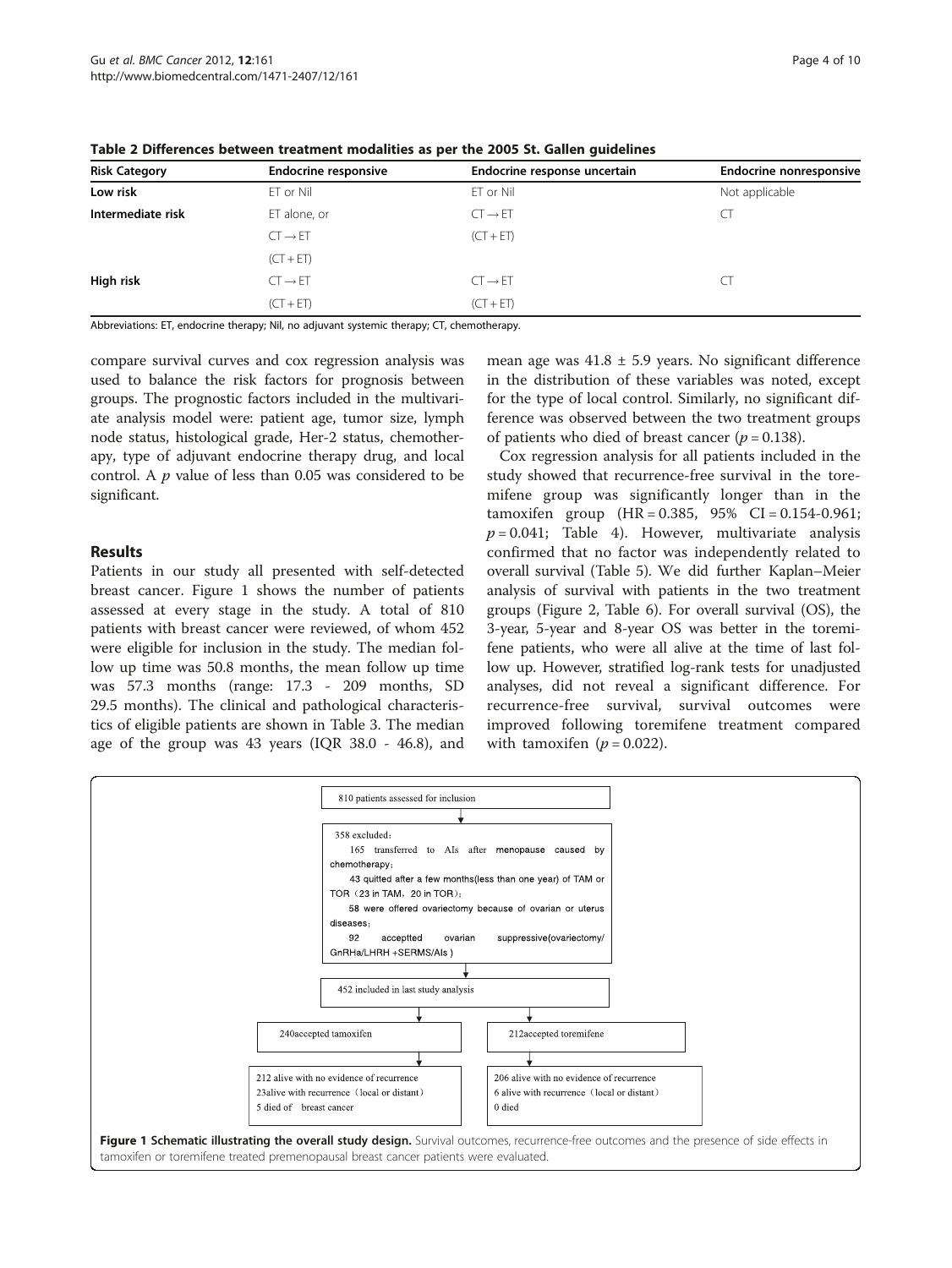<span id="page-4-0"></span>Table 3 Patient characteristics characterized according to whether the patients received tamoxifen (TAM) or toremifene (TOR) treatment

|                          | TAM $(n = 240)$ | TOR $(n = 212)$ | P value |
|--------------------------|-----------------|-----------------|---------|
| Age                      |                 |                 | 0.552   |
| 18-34                    | 34              | 26              |         |
| $>35$                    | 206             | 186             |         |
| T                        |                 |                 | 0.744   |
| $\,1$                    | 147             | 137             |         |
| $\overline{2}$           | 84              | 67              |         |
| 3                        | 9               | 8               |         |
| N                        |                 |                 | 0.536   |
| 0                        | 142             | 136             |         |
| $1 - 3$                  | 61              | 52              |         |
| $4 - 9$                  | 27              | 19              |         |
| $\geq 10$                | 10              | 5               |         |
| <b>AJCC Stage</b>        |                 |                 | 0.616   |
| $\mathsf{I}$             | 98              | 97              |         |
| <b>IIA</b>               | 70              | 64              |         |
| $\mathsf{IIB}$           | 32              | 25              |         |
| <b>IIIA</b>              | 30              | 21              |         |
| <b>IIIB</b>              | 0               | 0               |         |
| IIIC                     | 10              | 5               |         |
| <b>HER-2 status</b>      |                 |                 | 0.359   |
| Positive                 | 37              | 23              |         |
| Negative                 | 148             | 137             |         |
| Unknown                  | 55              | 52              |         |
| Grade                    |                 |                 | 0.328   |
| $\overline{\phantom{a}}$ | 51              | 37              |         |
| $\mid \mid$              | 141             | 120             |         |
| $\mid \mid \mid$         | 47              | 52              | 0.530   |
| Unknown                  | 1               | 3               |         |
| Risk of recurrence       |                 |                 | 0.313   |
| Low                      | 11              | 15              |         |
| Intermediate or          | 229             | 197             |         |
| high                     |                 |                 | 0.024   |
| Local control            | 117             | 130             |         |
| $BCS + RT$               | 90              | 57              |         |
| Modified                 | 33              | 25              |         |
| $Modified + RT$          |                 |                 | 0.513   |
| Chemotherapy             | 15              | 10              |         |
| CMF                      | 96              | 92              |         |
| ET                       | 62              | 42              |         |
| FEC                      | 43              | 45              |         |
| TC                       | 24              | 23              |         |
| No chemotherapy          |                 |                 |         |

Differences between the two groups were evaluated using a  $\chi^2$  test.

Table 4 Multivariate analysis of recurrence-free survival between patients treated with tamoxifen (TAM) and toremifene (TOR)

|               | <b>HR (95%CI)</b>      | P value |
|---------------|------------------------|---------|
| Age           | $0.960(0.903 - 1.020)$ | 0.191   |
|               | 1.602(0.844-3.041)     | 0.150   |
| Grade         | $0.817(0.547 - 1.220)$ | 0.323   |
| N             | 1.543(0.998-2.385)     | 0.051   |
| Her-2         | $0.950(0.856 - 1.055)$ | 0.336   |
| Local control | $0.933(0.521 - 1.672)$ | 0.816   |
| Chemotherapy  | 1.249(0.898-1.739)     | 0.187   |
| TAM-TOR       | $0.385(0.154 - 0.961)$ | 0.041   |

Of the patients enrolled in this study, 29 (6.4%) experienced breast cancer recurrence during the mean followup period of 50.2 months. Of these patients, 23 (9.6%) of those taking tamoxifen and 6 (2.8%) of those taking toremifene had a local, regional, distant, or multi-site recurrence (Table [7\)](#page-6-0). In the tamoxifen group, there were 12 patients who had multi-site recurrence, of which 7 had more than one site of distant metastases, 5 who had concurrent locoregional and one or more sites of distant recurrence. In the toremifene group, there was 1 patient who had concomitant bone and liver metastases. We noted a higher number of local recurrences as well as distant recurrences in women taking tamoxifen; however, the differences between the two groups were not statistically significant. Five (1.1%) of the women died during the study period, all of whom had been offered tamoxifen (2.1%; Table [7\)](#page-6-0). Of those 5 women, all of the deaths were attributed to breast cancer.

Our study shows a trend toward similar rates of subjective and objective events in the women treated with tamoxifen or toremifene (Table [8](#page-6-0)). No women experienced severe adverse events such as thromboembolic or cerebrovascular complications. Hot flashes were the only side effect, which when compared between the two groups was statistically significant.

Table 5 Multivariate analysis of overall survival between tamoxifen (TAM) and toremifene (TOR) treated patients

|               | <b>HR(95%CI)</b>        | P value |
|---------------|-------------------------|---------|
| Age           | 1.012(0.859-1.192)      | 0.887   |
| Τ             | $0.873(0.156 - 4.873)$  | 0.877   |
| Grade         | 1.025(0.376-2.793)      | 0.962   |
| N             | 1.656(0.586-4.678)      | 0.341   |
| Her-2         | 1.096(0.891-1.347)      | 0.387   |
| Local control | $0.630(0.150 - 2.643)$  | 0.528   |
| Chemotherapy  | $0.993(0.441 - 2.234)$  | 0.987   |
| TAM-TOR       | $0.000(0.000-6E + 174)$ | 0.955   |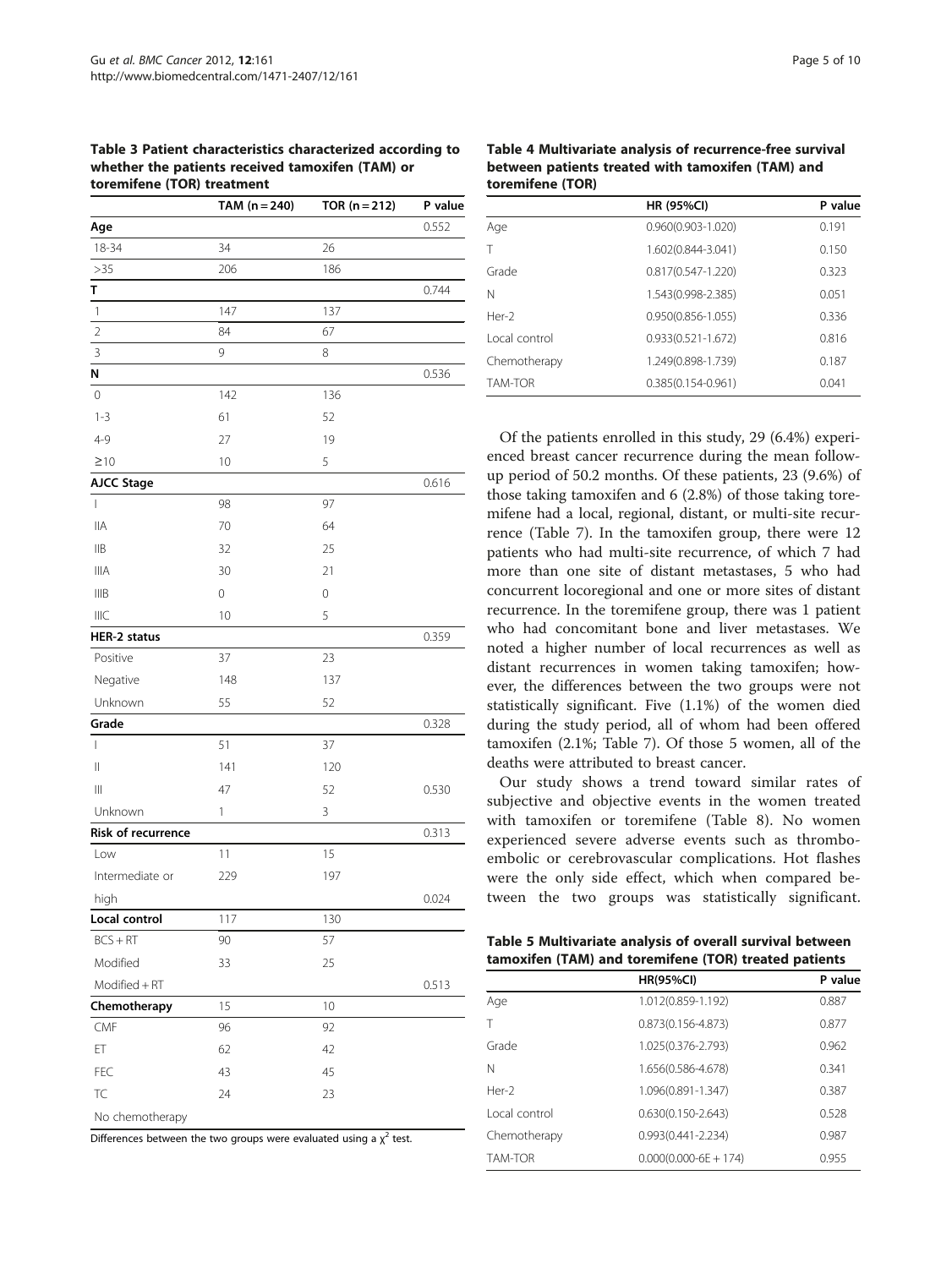There were 90 patients in tamoxifen group and 76 patients in toremifene group who underwent menopause during endocrine therapy  $(p = 0.716)$ , and some of them turned to aromatase inhibitors (AIs; Table [9](#page-7-0),

 $p = 0.242$ ). Table [9](#page-7-0) also lists the common reasons for discontinuing the drug regimen besides death or recurrence, and shows that patient compliance was similar in the two groups.

<span id="page-5-0"></span>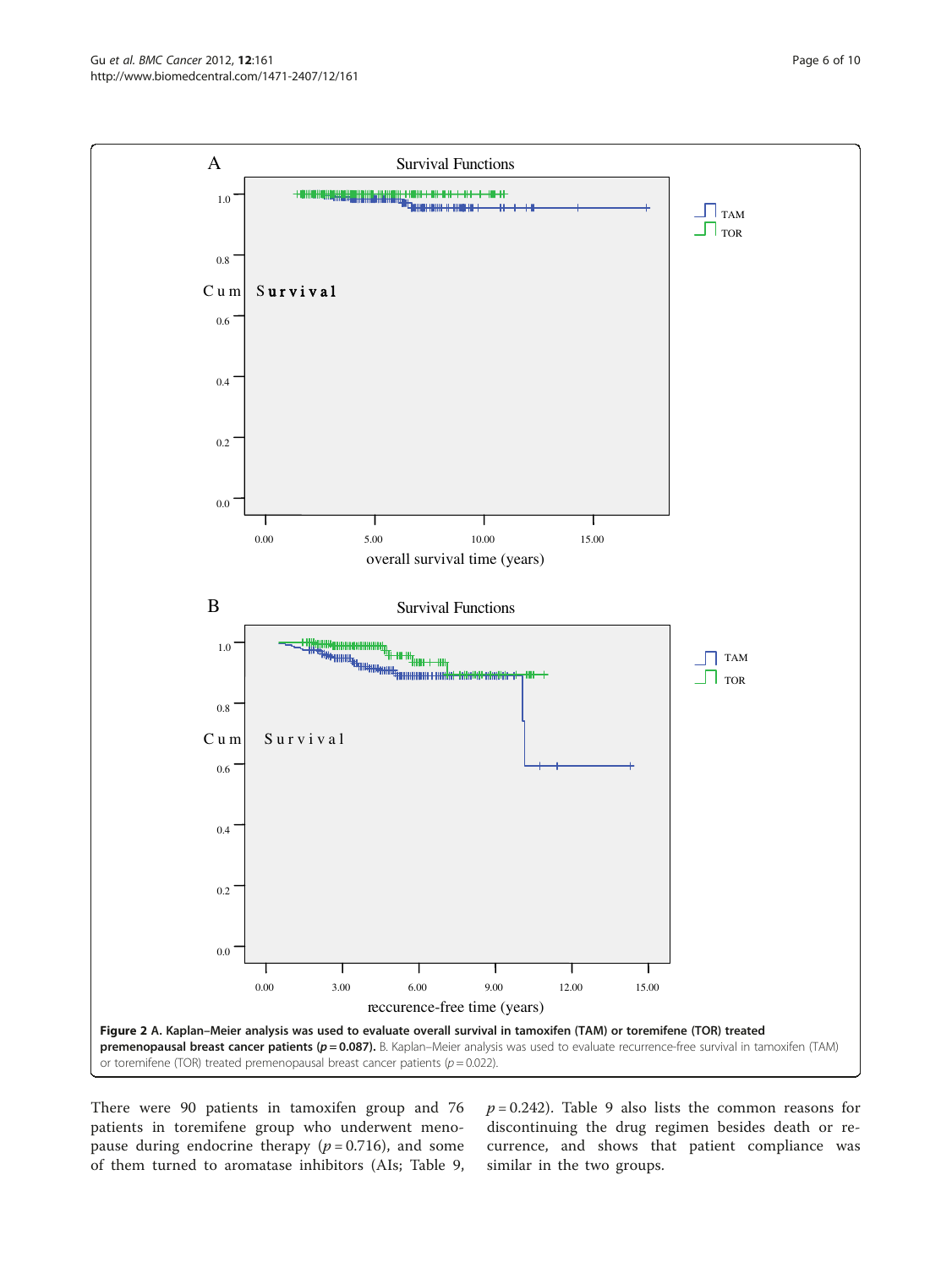#### <span id="page-6-0"></span>Table 6 Comparison of recurrence and death rates in premenopausal patients with breast cancer treated with tamoxifen (TAM) and toremifene (TOR)

|                             | TAM $(n = 240)$ | TOR $(n = 212)$ | P value |
|-----------------------------|-----------------|-----------------|---------|
| Overall survival(%)         | 97.9            | 100             | 0.087   |
| 3 years                     | 99.5            | 100             |         |
| 5 years                     | 98.4            | 100             |         |
| 8 years                     | 95.5            | 100             |         |
| Recurrence-free survival(%) | 90.4            | 97.2            | 0.022   |
| 3 years                     | 94.8            | 98.8            |         |
| 5 years                     | 90.7            | 95.6            |         |
| 8 years                     | 88.9            | 89.3            |         |

Differences between the groups were evaluated using log-rank tests for unadjusted analyses.

#### **Discussion**

Results of this retrospective analysis suggest that toremifene and tamoxifen have similar efficacies in premenopausal breast cancer patients, and have comparable side effects. Although the standard therapy for premenopausal women with breast cancer is tamoxifen, some patients are offered treatment with ovarian suppression in conjunction with AI therapy, either because tamoxifen is contraindicated or they have an intolerance to tamoxifen, or because their physicians believe that the AIs are superior based on data from postmenopausal women. Although AIs are increasingly being used in breast cancer patients, the importance of classic drugs for premenopausal patients

#### Table 7 Site of recurrence and the cause of death in premenopausal breast cancer patients treated with tamoxifen or toremifene

|                                      | Tamoxifen ( $n = 240$ ) | Toremifene ( $n = 212$ ) |
|--------------------------------------|-------------------------|--------------------------|
| Recurrences                          | 23(9.6%)                | $6(2.8%)$ 2              |
| Logoregional                         | 14                      |                          |
| Distant                              | 15                      | 4                        |
| Lymph nodes or<br>other soft tissues | 3                       | $\mathfrak{D}$           |
| Bone                                 | 8                       | 2                        |
| Liver                                | 4                       | 1                        |
| Contralateral<br>breast cancer       | 1                       | 0                        |
| <b>Brain</b>                         | $\mathfrak{D}$          | 0                        |
| Lung                                 | 4                       | 0                        |
| Deaths                               | $5(2.1\%)$              | $O(0\%)$                 |
| Breast cancer                        | 4                       | 0                        |
| Other reasons                        | 1                       | 0                        |

In the tamoxifen group, there were 12 patients with multiple site of recurrence, of which 7 had more than one site where distant metastases were detected, 5 had concurrent locoregional and one or more sites of distant recurrence. In the toremifene group, there was 1 patient who had concomitant bone and liver metastases.

#### Table 8 Side effects and adverse events in premenopausal breast cancer patients treated with tamoxifen or toremifene

|                         | <b>Tamoxifen</b> | <b>Toremifene</b> | p value |
|-------------------------|------------------|-------------------|---------|
| Subjective              |                  |                   |         |
| Sweating                | 59               | 63                | 0.220   |
| Hot flash               | 56               | 67                | 0.049   |
| Vaginal discharge       | 12               | 7                 | 0.369   |
| Leucorrhea increasing   | 22               | 31                | 0.072   |
| Vaginal dryness         | 18               | 13                | 0.566   |
| Vaginal bleeding        | 3                | 4                 | 0.869   |
| Skin pruritus           | 19               | 18                | 0.824   |
| Depression              | 17               | 22                | 0.213   |
| Skinrash                | 15               | 13                | 0.959   |
| Nausea or vomit         | 3                | 8                 | 0.082   |
| Diarrhea                | 3                | 3                 | 1.000   |
| Asomnia                 | 22               | 25                | 0.361   |
| Weightgain              | 50               | 45                | 0.918   |
| Fracture                | $\overline{2}$   | 1                 | 1.000   |
| Ostalgia                | 49               | 49                | 0.488   |
| Hyper-menorrhea         | $\overline{2}$   | 7                 | 0.124   |
| <b>Blurred</b> vision   | 5                | 3                 | 0.857   |
| Objectives              |                  |                   |         |
| Ovarian cysts           | 12               | 18                | 0.137   |
| Teratoma                | 1                | 1                 | 1.000   |
| Uterine fibroids        | 25               | 35                | 0.057   |
| Hysterectomy            | 9                | 17                | 0.052   |
| Uterine polyps          | $\overline{2}$   | 3                 | 0.889   |
| Cervical cyst           | $\overline{2}$   | 0                 | 0.501   |
| Endometrial hyperplasia | 15               | 22                | 0.110   |
| Osteoporosis            | 4                | $\overline{2}$    | 0.796   |
| Fatty liver             | 25               | 20                | 0.728   |
| Hemangiomas             | 4                | 3                 | 1.000   |
| Hepatic cyst            | 8                | 5                 | 0.536   |
| Cholecystic polips      | 3                | 4                 | 0.869   |
| Transaminase step-up    | $\overline{2}$   | 7                 | 0.426   |
| Splenic hemangioma      | 0                | 1                 | 0.469   |
| Cataracts               | 0                | 1                 | 0.469   |

should not be ignored. Chemotherapy in young breast cancer patients frequently causes abrupt menopause, although many menstruate again following chemotherapy, especially very young patients. Further, some postmenopausal patients recommence menstruation after treatment with AIs. As is widely known, AIs are harmful for premenopausal patients. However, with respect to toremifene clinical trials have shown that toremifene does not increase the incidence of adverse events for moderate to severe mastalgia patients [[40](#page-9-0)]. Other reports have shown that toremifene (60 mg daily) has no substantial negative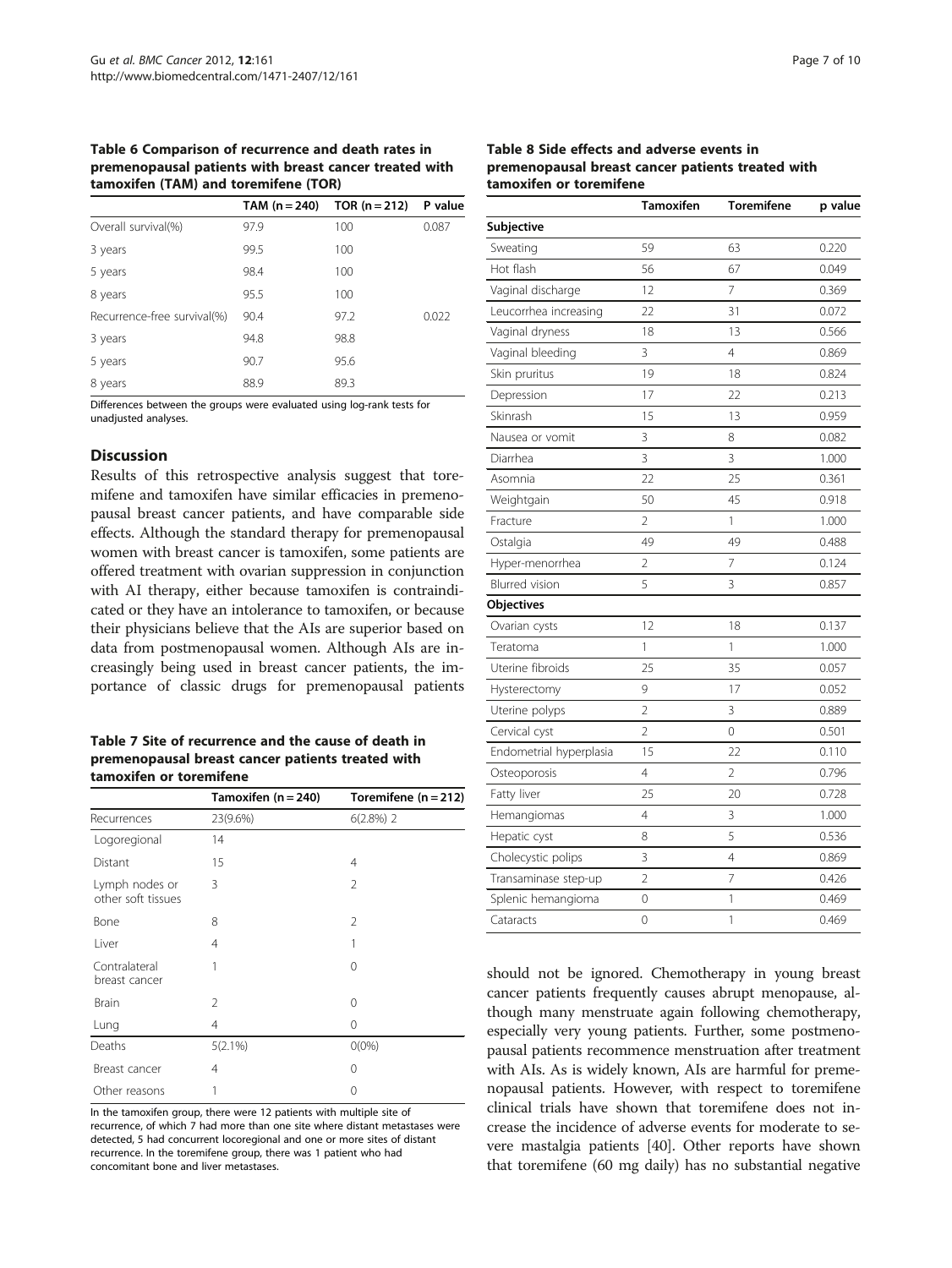| rancel hanelin neaten                |                                 |                                  |         |
|--------------------------------------|---------------------------------|----------------------------------|---------|
|                                      | <b>Tamoxifen</b><br>$(n = 240)$ | <b>Toremifene</b><br>$(n = 212)$ | p value |
| Total                                | 45                              | 31                               | 0.242   |
| Transfer to Als after<br>menopause   | 24                              | 15                               | 0.269   |
| Discontinuance or<br>other therapy   | 21                              | 16                               | 0.542   |
| Cervical cyst                        | 1                               | 0                                |         |
| Uterine fibroids                     | 1                               | $\Omega$                         |         |
| Ostalgia                             | 1                               | $\Omega$                         |         |
| Skinrash                             | 2                               | 0                                |         |
| Endometrial hyperplasia              | 5                               | $\Omega$                         |         |
| In order to be<br>pregnancy          | 1                               | 1                                |         |
| Diarrhea                             | 1                               | $\Omega$                         |         |
| To fear adverse effect               | 1                               | 4                                |         |
| Economic reason                      | 1                               | $\Omega$                         |         |
| Transaminase step-up                 | 1                               | $\overline{2}$                   |         |
| Chinese traditional<br>medicine      | 2                               | 0                                |         |
| Discontinuance for<br>unknow reasons | $\overline{4}$                  | 6                                |         |
| Hyper-menorrhea                      | $\Omega$                        | $\overline{2}$                   |         |
| Vaginal bleeding                     | $\Omega$                        | 1                                |         |
|                                      |                                 |                                  |         |

<span id="page-7-0"></span>Table 9 Adherence to therapy in premenopausal breast cancer patients treated with tamoxifen or toremifene

effects on bone mineral density in pre- or postmenopausal women and may actually have a minor favorable influence [[41](#page-9-0)]. In this situation, when considering safety tamoxifen or toremifene should be considered. However, few studies have investigated the therapeutic role of toremifene as adjuvant endocrine therapy for premenopausal breast cancer patients. Since there are more young breast cancer patients in Asian countries, than in other regions, researchers from Asia are increasingly becoming interested in this issue. In a Korean study, toremifene was suggested to young patients, but this study failed to compare the impact and side effect of tamoxifen and toremifene, and the treatment duration was not followed up [\[37\]](#page-9-0). Another study, from the Seoul National University College of Medicine, evaluated the use of toremifene as an adjuvant hormonal therapy for estrogen receptor positive early breast cancer patients in terms of its therapeutic efficacy and effect on the endometrium, as compared with tamoxifen, but the study did not consider how treatment affected these patients' menstrual cycles. In our study, therapy duration was investigated, in addition to the effect of treatment on the menstrual cycle, by evaluating estradiol and follicle stimulating hormone levels.

Multivariate analysis showed that toremifene was associated with improved recurrence-free survival and that

no factor was independently related to overall survival. Future studies may need to increase samples sizes in order to establish the optimal therapy. Moreover, our study was also limited by a lack of investigation as the expression of the estrogen and progesterone receptor and changes in HER-2 status.

All objective adverse events were obtained by searching the internal hospital database and medical records during the period when the patients were undergoing endocrine therapy. With respect to the gynecological side-effect such as ovarian cysts and uterine fibroids, these always occurred a few months after taking the drugs, and were mostly so mild and stable that we did not need to disrupt the endocrine therapy. As for other side effects, such as skin rash and nausea, the patients were frequently unable to recall when these events had occurred, the seriousness, or the possible causes.

In our study, most patients were treated concurrently, and following an almost identical protocol of surgical intervention plus chemotherapy, but with differing adjuvant endocrine therapies. There was no difference in age, tumor size, tumor grade, degree of lymph node involvement, or risk of recurrence between the two cohorts. Wherever possible we attempted breastconserving surgery unless there were positive margin, in which case radical mastectomy was performed. As the women who received breast-conserving surgery always had a significantly lower tumor load, other factors should also considered, such as the tumor-breast ratio and tumor location. Similarly, as BCS is the marriage of breast conserving surgery and radiation therapy, the side effects of radiotherapy should not be ignored. In China, breast-conserving surgery costs are more expensive than modified radical mastectomy because of the surgery costs, concomitant radiotherapy, and the additional pathology required. These factors were explained to each of the patients, and the type of surgery was then based on input from both patients' and doctors'. In spite of the issues around cost and side effects and in light of the traditional bias towards breast-conserving surgery, some patients elected for radical mastectomy.

Inclusion of only one center in our study may be related to the clustering of surgeries between the two cohorts, which may explain why there was a nearly 13% difference in local treatment modality between the two groups and possibly reflects the fact that doctors influenced patients during the talk before surgery. Among young women, those who received BCS are more likely to experience local recurrence, while long-term survival was similar for those who received BCS compared to those who underwent modified radical mastectomy [[42\]](#page-9-0). In our study, BCS was higher in the toremifene group but the risk of recurrence was significantly lower. The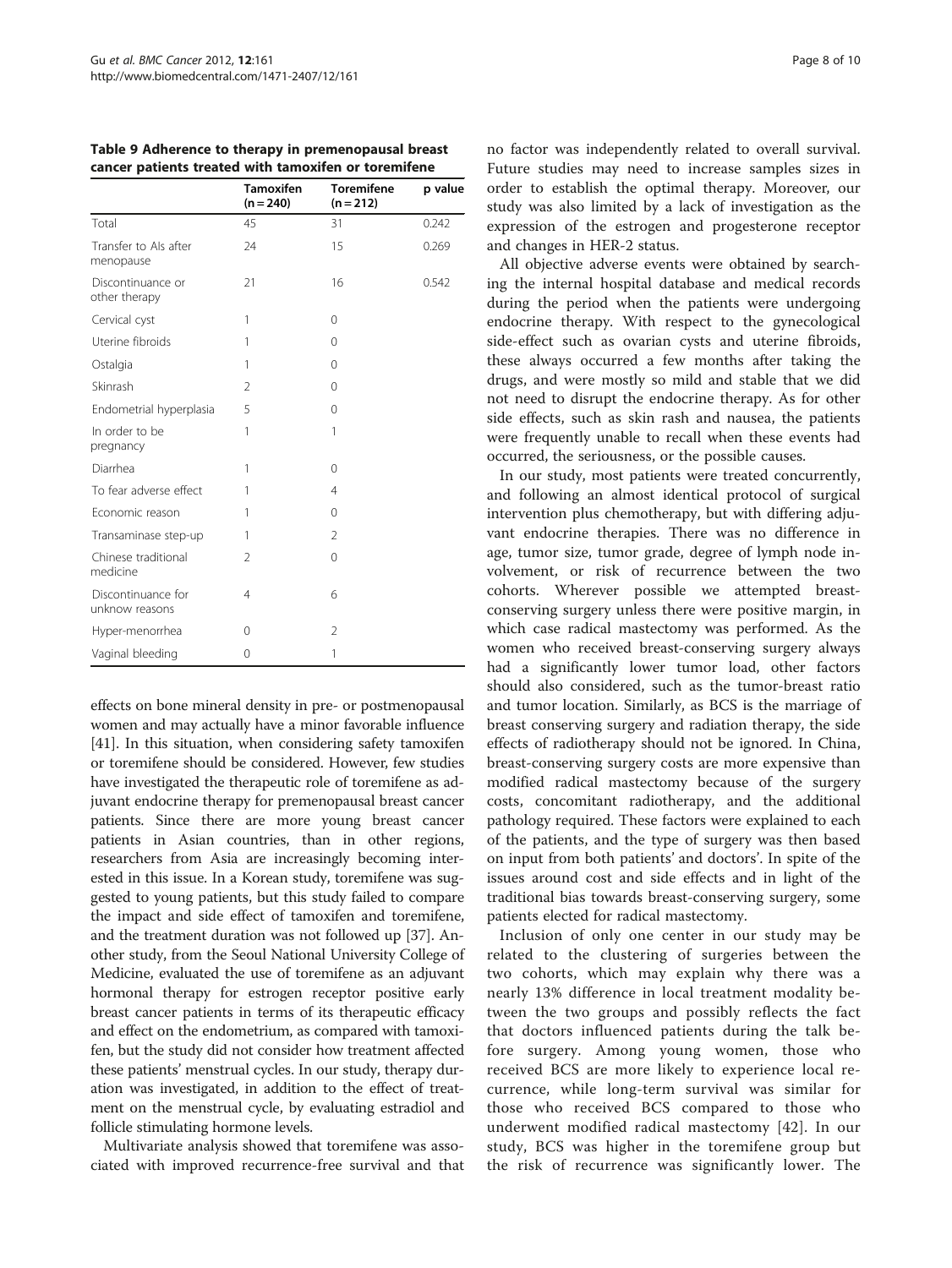<span id="page-8-0"></span>study also benefited from a large patient population, with few lost to follow-up, and a long follow-up period (median >50 months).

Compliance with treatment was suboptimal in both arms of the study, with 23 women on tamoxifen 20 women on toremifene ceasing therapy after a few months ( $p = 0.961$ ; Figure [1](#page-3-0)). Many turned to traditional Chinese medicine and refused any further consultation. These patients were not included in the final analysis. However, patients who discontinued tamoxifen and toremifene within 5 years because of menopause or other unavoidable reasons were still included, in accordance with intent-to-treat analysis.

#### Conclusions

This work represents the first study comparing the clinical efficacy and side effects of tamoxifen and toremifene in premenopausal breast cancer patients. The results demonstrated that toremifene has similar effect as tamoxifen, but can prevent further recurrence. These findings are important for clinicians treating premenopausal breast cancer patients who are beginning adjuvant endocrine therapy.

#### Competing interests

The authors confirm that they have no competing interests to declare.

#### Authors' contributions

Ran Gu, Weijuan Jia, Yunjie Zeng, Nanyan Rao were the principal investigators of the study and they contributed equally to the study design and manuscript preparation. Ran Gu, Weijuan Jia, Yunjie Zeng, Yue Hu, Shunrong Li, Jiannan Wu, Liang Jin, Meijun Long, Kai Chen, Chen Lili, Qiaozhen Xiao, Mei Wu contributed to the data collection. Yunjie Zeng reviewed the pathology. Ran Gu and Lijuan Chen performed the data analysis and interpretation. Ran Gu,Weijuan Jia and Nanyan Rao drafted the Tables and Figures. Erwei Song and Fengxi Su are guarantors for the study.

#### Acknowledgements

This research was supported by the National Natural Science Foundation of China under grant No. 30901767 (for Young Scientists).

#### Author details

<sup>1</sup>Department of Breast Surgery, Sun Yat-Sen Memorial Hospital, Sun Yat-Sen University, Guangzhou 510260, China. <sup>2</sup>Department of Pathology, Sun Yat-Sen Memorial Hospital, Sun Yat-Sen University, Guangzhou, 510260, China. <sup>3</sup> Republic Health, Sun Yat-Sen University, Guangzhou, 510000, China.

Received: 5 May 2011 Accepted: 3 March 2012 Published: 1 May 2012

#### References

- 1. Bao T, Davidson NE: Adjuvant endocrine therapy for premenopausal women with early breast cancer. Breast Cancer Res 2007, 9(6):115.
- Goldhirsch A, Ingle JN, Gelber RD, Coates AS, Thurlimann B, Senn HJ: Thresholds for therapies: highlights of the St Gallen International Expert Consensus on the primary therapy of early breast cancer 2009. Ann Oncol 2009, 20(8):1319–1329.
- 3. Braithwaite RS, Chlebowski RT, Lau J, George S, Hess R, Col NF: Meta-analysis of vascular and neoplastic events associated with tamoxifen. J Gen Intern Med 2003, 18(11):937–947.
- 4. Dignam JJ, Fisher B: Occurrence of stroke with tamoxifen in NSABP B-24. Lancet 2000, 355(9206):848–849.
- 5. Gail MH, Costantino JP, Bryant J, Croyle R, Freedman L, Helzlsouer K, et al: Weighing the risks and benefits of tamoxifen treatment for preventing breast cancer. J Natl Cancer Inst 1999, 91(21):1829–1846.
- 6. McDonald CC, Alexander FE, Whyte BW, Forrest AP, Stewart HJ: Cardiac and vascular morbidity in women receiving adjuvant tamoxifen for breast cancer in a randomised trial. The Scottish Cancer Trials Breast Group. BMJ 1995, 311(7011):977–980.
- 7. Reis SE, Costantino JP, Wickerham DL, Tan-Chiu E, Wang J, Kavanah M: Cardiovascular effects of tamoxifen in women with and without heart disease: breast cancer prevention trial. National Surgical Adjuvant Breast and Bowel Project Breast Cancer Prevention Trial Investigators. J Natl Cancer Inst 2001, 93(1):16–21.
- 8. Cai Q, Bensen M, Greene R, Kirchner J: Tamoxifen-induced transient multifocal hepatic fatty infiltration. Am J Gastroenterol 2000, 95(1):277–279.
- 9. Chern S, Danis RP: Retinopathy associated with low-dose tamoxifen. Am J Ophthalmol 1993, 116(3):372–373.
- 10. Dray X, Tainturier MH, De La Lande P, Marty O, Mallet L: Cirrhosis with non alcoholic steatohepatitis: role of tamoxifen. Gastroenterol Clin Biol 2000, 24(11):1122–1123.
- 11. Grodstein F, Newcomb PA, Stampfer MJ: Postmenopausal hormone therapy and the risk of colorectal cancer: a review and meta-analysis. Am J Med 1999, 106(5):574-582.
- 12. Law CH, Tandan VR: The association between tamoxifen and the development of hepatocellular carcinoma: case report and literature review. Can J Surg 1999, 42(3):211–214.
- 13. Nayfield SG, Gorin MB: Tamoxifen-associated eye disease. A review. J Clin Oncol 1996, 14(3):1018–1026.
- 14. Newcomb PA, Solomon C, White E: Tamoxifen and risk of large bowel cancer in women with breast cancer. Breast Cancer Res Treat 1999, 53(3):271–277.
- 15. Oien KA, Moffat D, Curry GW, Dickson J, Habeshaw T, Mills PR, et al: Cirrhosis with steatohepatitis after adjuvant tamoxifen. Lancet 1999, 353(9146):36–37.
- 16. Pavlidis NA, Petris C, Briassoulis E, Klouvas G, Psilas C, Rempapis J, et al: Clear evidence that long-term, low-dose tamoxifen treatment can induce ocular toxicity. A prospective study of 63 patients. Cancer 1992, 69(12):2961–2964. Jun 15.
- 17. Hayes DF, Van Zyl JA, Hacking A, Goedhals L, Bezwoda WR, Mailliard JA, et al: Randomized comparison of tamoxifen and two separate doses of toremifene in postmenopausal patients with metastatic breast cancer. J Clin Oncol 1995, 13(10):2556–2566.
- 18. Pagani O, Gelber S, Price K, Zahrieh D, Gelber R, Simoncini E, et al: Toremifene and tamoxifen are equally effective for early-stage breast cancer: first results of International Breast Cancer Study Group Trials 12–93 and 14–93. Ann Oncol 2004, 15(12):1749–1759.
- 19. Gershanovich M, Garin A, Baltina D, Kurvet A, Kangas L, Ellmen J: A phase III comparison of two toremifene doses to tamoxifen in postmenopausal women with advanced breast cancer. Eastern European Study Group. Breast Cancer Res Treat 1997, 45(3):251–262.
- 20. Pyrhonen S, Valavaara R, Modig H, Pawlicki M, Pienkowski T, Gundersen S, et al: Comparison of toremifene and tamoxifen in postmenopausal patients with advanced breast cancer: a randomized double-blind, the 'nordic' phase III study. Br J Cancer 1997, 76(2):270–277.
- 21. Pyrhonen S, Ellmen J, Vuorinen J, Gershanovich M, Tominaga T, Kaufmann M, et al: Meta-analysis of trials comparing toremifene with tamoxifen and factors predicting outcome of antiestrogen therapy in postmenopausal women with breast cancer. Breast Cancer Res Treat 1999, 56(2):133–143.
- 22. Holli K, Valavaara R, Blanco G, Kataja V, Hietanen P, Flander M, et al: Safety and efficacy results of a randomized trial comparing adjuvant toremifene and tamoxifen in postmenopausal patients with nodepositive breast cancer. Finnish Breast Cancer Group. J Clin Oncol 2000, 18(20):3487–3494.
- 23. Milla-Santos A, Milla L, Rallo L, Solano V: Phase III randomized trial of toremifene vs tamoxifen in hormonodependant advanced breast cancer. Breast Cancer Res Treat 2001, 65(2):119–124.
- 24. Hirsimaki P, Aaltonen A, Mantyla E: Toxicity of antiestrogens. Breast J 2002, 8(2):92–96. Mar-Apr.
- 25. Williams GM, Jeffrey AM: Safety assessment of tamoxifen and toremifene. Oncology (Williston Park) 1997, 11(5 Suppl 4):41–47.